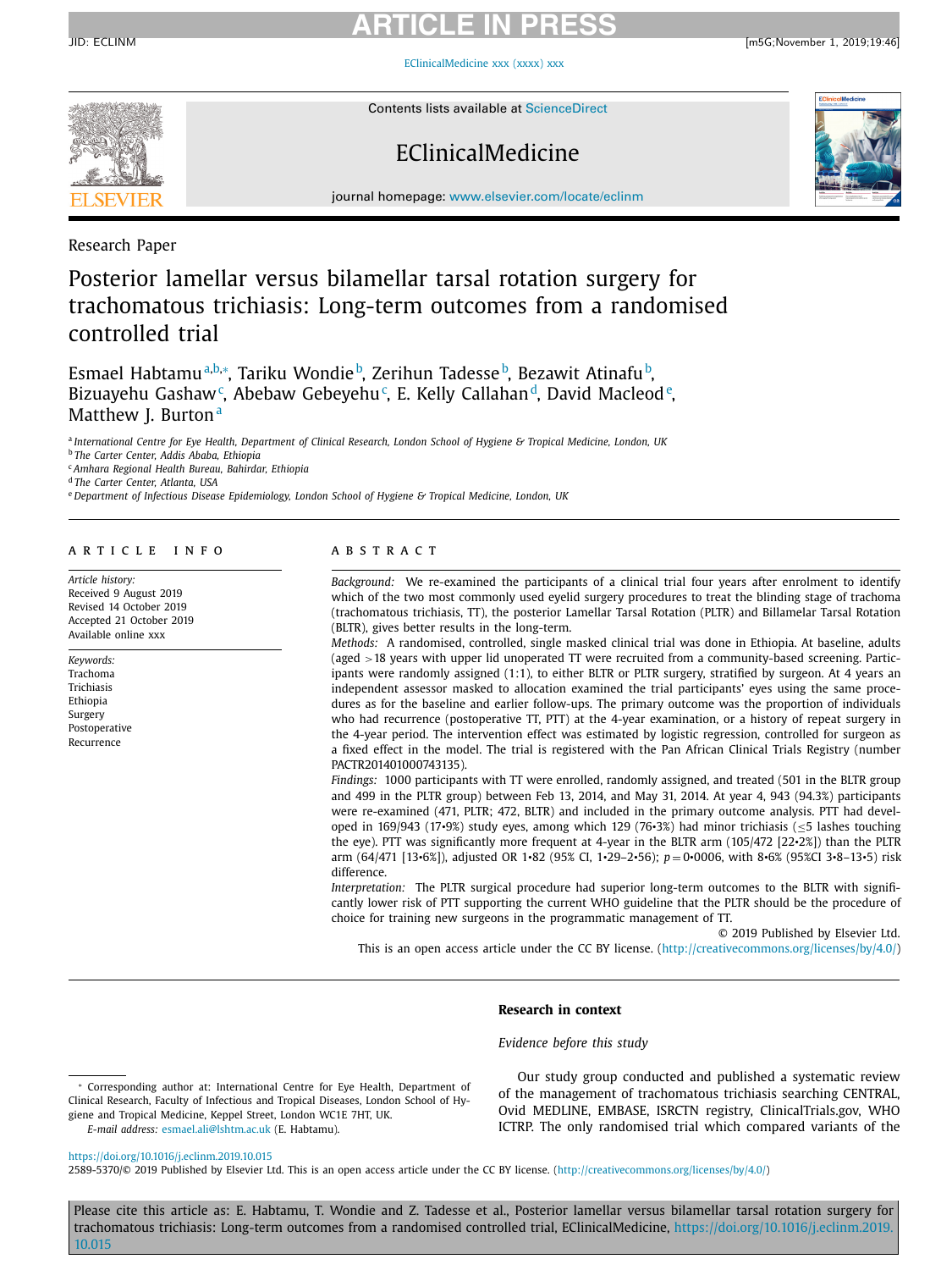2 *E. Habtamu, T. Wondie and Z. Tadesse et al. / EClinicalMedicine xxx (xxxx) xxx*

Bilamellar Tarsal Rotation (BLTR) and Posterior Lamellar Tarsal Rotation (PLTR) surgical procedures performed by ophthalmologists in a teaching hospital in Ethiopia was conducted on 153 patients in 2002, which found no evidence of a difference in outcome after three months. We conducted a randomised, controlled, single masked clinical trial between February and May 2015 to determine the relative effectiveness of the PLTR and BLTR Ethiopia in larger sample (1000 patients) in a programmatic setting in Ethiopia. The 12-month results showed that the PLTR was superior to BLTR giving a substantially lower trichiasis recurrence rate by one year and fewer intra and immediate post-operative complications. There is no data on the long-term outcome of these two surgical procedures from a head to head comparison trial.

#### *Added value of this study*

The one-year results of our trial led to a shift in international guidance from BLTR being the treatment of choice to treat trachomatous trichiasis to a preference for new trainees to be taught PLTR. However, there was much international interest to see the long-term outcome of the PLTR and BLTR. Our trial participants were examined four years after randomised intervention to assess the long-term outcome of these two procedures and to ascertain whether the superiority of PLTR would be sustained beyond one year. The results showed that the PLTR surgical procedure had still superior long-term outcomes to the BLTR with significantly lower risk of recurrent trichiasis four years after surgery.

#### *Implications of all the available evidence*

The available evidences support the current WHO guideline that the PLTR should be the procedure of choice for training new surgeons in the programmatic management of TT.

### **1. Introduction**

Trachomatous Trichiasis (TT), the blinding stage of trachoma, is mainly treated with corrective eyelid surgery [\[1,2\]](#page-8-0). Many surgical procedures have been tried for the management of  $TT$  [\[3\].](#page-8-0) However, the two most commonly used surgical procedures are the Posterior Lamellar Tarsal Rotation (PLTR) and the Bilamellar Tarsal Rotation (BLTR) surgeries [\[2\].](#page-8-0) The type of surgical procedure is thought to be one of the major determinants of outcome of TT surgery [\[4–8\].](#page-8-0) Poor surgical outcomes pose a major challenge for surgical programmes worldwide. Trichiasis typically recurs in around 20% of patients within a year, and about 10% develop eyelid contour abnormality (ECA) [\[9–12\].](#page-8-0) Empirical data indicate that poor surgical outcomes deter patients from accepting trichiasis surgery [\[13\],](#page-8-0) possibly contributing to the recent decline in surgical uptake in some trachoma control programmes [\[14\].](#page-8-0)

Four years ago, we conducted a randomised, controlled, single masked clinical trial to compare the relative effectiveness of the PLTR and BLTR procedures. One year after surgery we found that the cumulative rate of recurrent trichiasis (here after postoperative trachomatous trichiasis, PTT) was more frequent in the BLTR group than in the PLTR group with a 9.5% risk difference [\[9\].](#page-8-0) Following this, international guidance on the surgical treatment of choice was updated, shifting away from BLTR being the treatment of choice to a preference for new trainees to be taught PLTR [\[15\].](#page-8-0)

There are about 3 million un-operated cases of TT globally [\[16\],](#page-8-0) requiring surgery using the safest and most successful procedure. However, there are currently no long-term data directly comparing these two surgical procedures. Some studies have reported that the rate of PTT may increase from about 20% at 1-year to as much as 60% at 3 years after surgery [\[4,5,11,12,17–19\]](#page-8-0).

In this long-term follow-up of a randomised controlled surgical trial, we followed and examined trial participants four years after enrolment to investigate the long-term outcomes of BLTR and PLTR surgery, and to ascertain whether the superiority of the PLTR outcome was sustained beyond one year.

#### **2. Methods**

#### *2.1. Study design and participants*

The trial methods have been previously described in detail [\[9,20\]](#page-8-0). In summary, a randomised, controlled, single masked clinical trial was conducted in Ethiopia between Feb 13, 2014, and April 30, 2015. Adults with TT defined as one or more eyelashes touching the eye or evidence of epilation, identified from a communitybased screening in districts of West Gojam Zone, Amhara Region, Ethiopia were examined for eligibility. People with trichiasis due to other causes, recurrent trichiasis after previous surgery, hypertension, pregnancy, and those under 18 years were excluded. Those eligible and consented to participate following a written informed consent in Amharic were enrolled. This report adhered to standard CONSORT guidelines.

### *2.2. Randomisation and masking*

Participants were randomly assigned (1:1) to either PLTR or BLTR surgery. Randomisation was stratified by surgeon and sequences were computer-generated by an independent statistician with random block sizes of 4 or 6. Allocations were concealed in sequentially numbered, sealed, opaque envelopes. Examiners who were responsible for clinical observations at baseline and followups were masked to allocation. The surgery was performed by six experienced nurse/health officer trichiasis surgeons. These were already trained, certified, and regularly performing PLTR surgery. They were trained rigorously on the BLTR procedure using the WHO trichiasis surgery training manual [\[2\],](#page-8-0) and were then restandardised on both surgical procedures after six-months of regular practice.

#### *2.3. Procedures*

Participant eyes were examined (EH) at baseline prior to randomisation using  $2 \cdot 5 \times$  binocular loupes and torch, and graded using the detailed World Health Organisation (WHO) Follicles Papillae Cicatricae (FPC) Grading System [\[21\].](#page-8-0). The number, location and type of trichiasis lashes, corneal scarring, and tarsal conjunctival scarring and inflammation were graded and recorded. Presenting distance logMAR (Logarithm of the Minimum Angle of Resolution) visual acuity was measured using PeekAcuity software on a Smartphone in a dark room [\[22\].](#page-8-0) Four standardized high-resolution digital photographs of trichiasis, cornea, and tarsal conjunctiva were taken. After the randomisation, during the surgeries, intraoperative and immediate postoperative observations were made to measure incision length, height and regularity by three trained nurses. Number of scissor cuts made to make an adequate dissection medially and laterally. The number, spacing and tension of the mattress sutures were recorded.

Participants were re-examined at 10-days, 6-months, and 12 months postoperatively, following the same assessment procedures as per baseline. The only additional elements were assessment for granuloma, level of eyelid correction, and post-operative eyelid contour abnormalities (ECA). ECA were graded according to the PRET trial methodology [\[23\],](#page-8-0) and grouped for analysis: (1) clinically non-significant ECA, which included mild ECA; and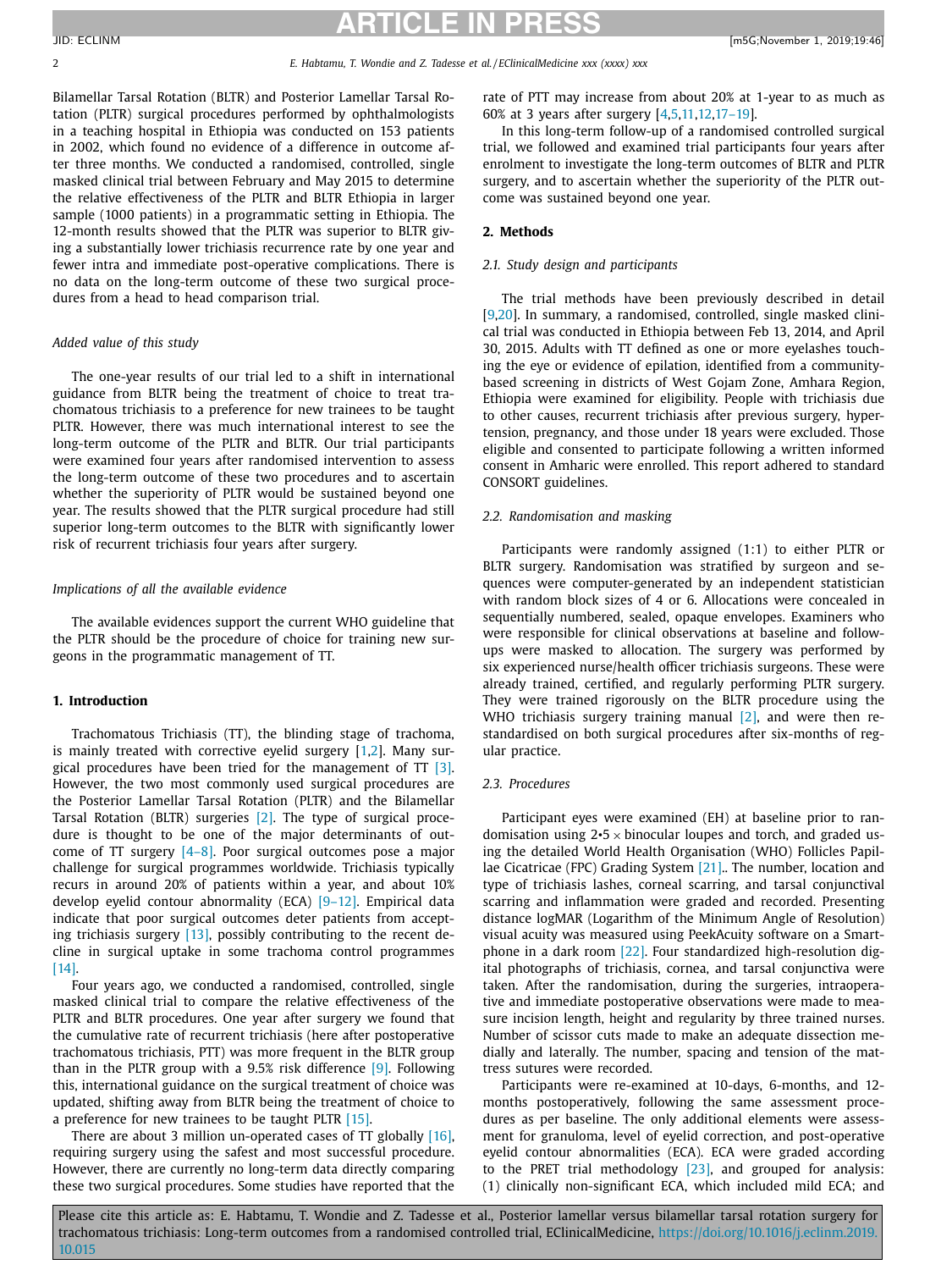*E. Habtamu, T. Wondie and Z. Tadesse et al. / EClinicalMedicine xxx (xxxx) xxx* 3



<span id="page-2-0"></span>

**Fig. 1.** Trial Profile.

(2) clinically significant ECA, which included moderate-to-severe ECA.

The four-year follow-up was approved by the Ethiopian National Health Research Ethics Review Committee, the London School of Hygiene & Tropical Medicine Ethics Committee, Emory University Institutional Review Board, and the Ethiopian Food, Medicine and Healthcare Administration and Controls Authority. The study was conducted in compliance with the Declaration of Helsinki and International Conference on Harmonisation–Good Clinical Practice.

Trial participants were re-contacted and invited to attend a four-year follow-up assessment at a local health facility. Those who were not able to come to the health facilities were examined in their homes. Reasons for loss to follow-up were identified and documented. Written informed consent in Amharic had been obtained at baseline, before the initial enrolment from participants. The participants were re-consented at the four-year follow-up. If a participant was unable to read and write, the information sheet and consent form were read to them and their consent recorded by thumbprint.

Participants were asked about any repeat surgery, epilation in the last 6-month, and satisfaction with their surgical outcome. They were examined following the same procedure as outlined above. Outcome assessment was conducted by an independent examiner (BA) who was masked to the intervention allocation and who had no prior involvement in randomisation allocation, outcome assessment, and data analysis. The four-year examiner received rigorous training and was standardised with the baseline

and 12-month outcome assessor (EH). They had very strong agreement for the primary outcome  $(k = 0.98)$ .

#### *3. Outcomes*

Prior to the start of the 4-year follow-up, a single primary end point was prespecified in the approved protocol. The primary end point was postoperative TT at 4-years analysed as the proportion of individuals who developed one or more lashes touching the eye or clinical evidence of epilation at the 4-year examination, or a history of repeat surgery in the 4-year period. The secondary analysis of the primary outcome measure was cumulative PTT defined as the proportion of individuals who had developed PTT by 4-years, defined as one or more lashes touching the eye or clinical evidence of epilation at all follow-ups (10 day, 6- and 12-months, and 4-year), or a history of repeat surgery in the 4-year period.

Secondary outcome measures included: PTT difference by surgeon and baseline disease severity; under correction; eyelid contour abnormality prevalence and regression at 4-year, corneal opacity and vision changes; effect of PTT on corneal opacity and vision changes, factors influencing long term outcomes; and patientreported outcomes.

#### *3.1. Statistical analysis*

Sample size determination was described in the 12-month re-sults paper [\[9\].](#page-8-0) Data were double-entered into Access 13 (Microsoft) and transferred to Stata 14 (StataCorp) for analysis. For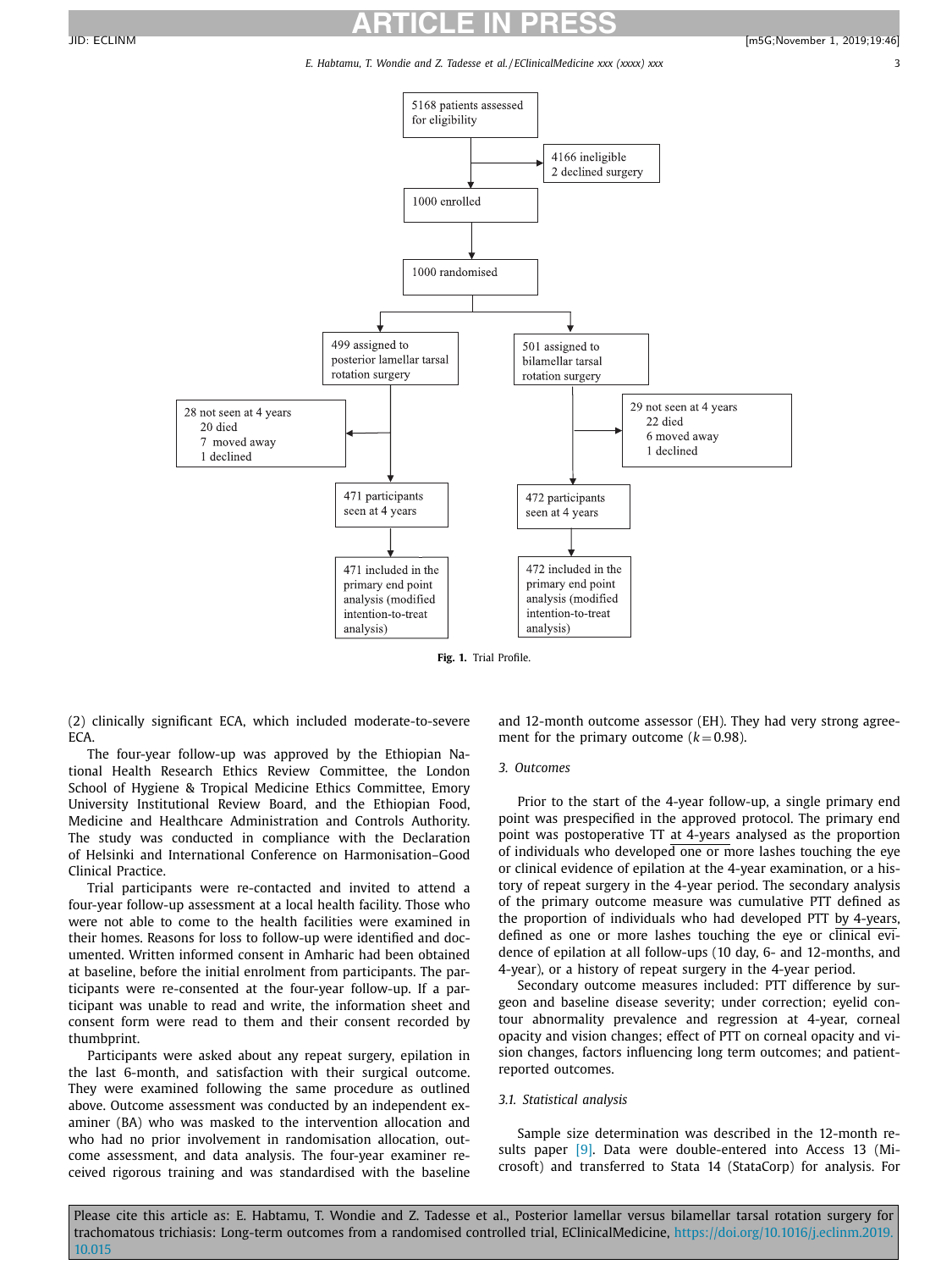#### <span id="page-3-0"></span>4 *E. Habtamu, T. Wondie and Z. Tadesse et al. / EClinicalMedicine xxx (xxxx) xxx*

#### **Table 1**

Demographic and clinical characteristics of cases seen at 4-year follow-up.

|                                              |                          | Treatment groups at baseline |                          |                          | Baseline                 | Participants seen at 4-years |                          |                          | 4-year         |                |                          |                          |
|----------------------------------------------|--------------------------|------------------------------|--------------------------|--------------------------|--------------------------|------------------------------|--------------------------|--------------------------|----------------|----------------|--------------------------|--------------------------|
| Characteristic                               | <b>PLTR</b>              |                              | <b>BLTR</b>              |                          | <b>PLTR</b>              |                              | <b>BLTR</b>              |                          | <b>PLTR</b>    |                | <b>BLTR</b>              |                          |
|                                              | n/499                    | $(\%)$                       | n/501                    | $(\%)$                   | n/471                    | (%)                          | n/472                    | $(\%)$                   | n/471          | $(\%)$         | n/472                    | (%)                      |
| Gender (female)                              | 388                      | $(77-8)$                     | 377                      | (75.2)                   | 366                      | $(77-7)$                     | 353                      | $(74 - 8)$               | $\bar{ }$      | $\overline{a}$ | $\overline{\phantom{0}}$ | $\overline{\phantom{0}}$ |
| Age (mean, SD)                               | 47.2                     | $15 - 0$                     | 47.5                     | (14.9)                   | $46 - 6$                 | $(14-4)$                     | $46 - 8$                 | $(14-4)$                 | $\overline{a}$ | $\overline{a}$ | $\overline{\phantom{0}}$ | $\overline{a}$           |
| Trichiasis severity                          |                          |                              |                          |                          |                          |                              |                          |                          |                |                |                          |                          |
| No trichiasis                                | $\overline{a}$           |                              | $\overline{a}$           |                          | ÷.                       |                              | $\overline{\phantom{0}}$ |                          | 407            | $(86-4)$       | 367                      | $(77-8)$                 |
| Minor $(1-5)$                                | 267                      | $(53-5)$                     | 258                      | $(51-5)$                 | 252                      | $(53-5)$                     | 250                      | (53.0)                   | 48             | $(10-2)$       | 81                       | $(17-2)$                 |
| Major $(6-9)$                                | 232                      | $(46-5)$                     | 243                      | (48.5)                   | 219                      | $(46-5)$                     | 222                      | (47.0)                   | 5              | $(1-1)$        | 12                       | (2.5)                    |
| Repeat surgery*                              | $\overline{a}$           | $\overline{\phantom{0}}$     | $\overline{\phantom{0}}$ | $\overline{\phantom{0}}$ | $\overline{\phantom{a}}$ | $\overline{\phantom{0}}$     | $\overline{\phantom{0}}$ | $\overline{\phantom{0}}$ | 11             | $(2-3)$        | 12                       | (2•5)                    |
| Median (IQR) <sup>†</sup>                    |                          |                              |                          |                          | 3                        | $(2-6)$                      | 3                        | $(2-6)$                  | $\mathbf{1}$   | $(1-2)$        | 2                        | $(1-4)$                  |
| Trichiasis lash location                     |                          |                              |                          |                          |                          |                              |                          |                          |                |                |                          |                          |
| No lashes                                    | $\overline{\phantom{0}}$ |                              | $\overline{\phantom{0}}$ |                          | $\overline{\phantom{a}}$ | $\overline{\phantom{a}}$     | $\overline{\phantom{m}}$ |                          | 407            | $(86-4)$       | 367                      | $(77-8)$                 |
| Epilating                                    | 38                       | (7.6)                        | 44                       | (8.8)                    | 38                       | (8.1)                        | 40                       | (8.5)                    | 5              | $(1-1)$        | 14                       | (3.0)                    |
| Corneal                                      | 383                      | $(76-7)$                     | 376                      | (75.0)                   | 359                      | $(76-2)$                     | 361                      | $(76-5)$                 | 28             | (5.9)          | 46                       | $(9-7)$                  |
| Medial                                       | 3                        | (0.6)                        | 0                        | (0.0)                    | 3                        | (0.6)                        | 0                        | $(0 - 0)$                | 8              | $(1-7)$        | 8                        | $(1-7)$                  |
| Lateral                                      | 8                        | $(1-6)$                      | 5                        | $(1-0)$                  | 8                        | $(1-7)$                      | 4                        | $(0-8)$                  | $\overline{4}$ | $(0-8)$        | 5                        | $(1-1)$                  |
| Corneal + Peripheral                         | 67                       | (13.4)                       | 76                       | (15.2)                   | 63                       | $(13-4)$                     | 67                       | $(14-2)$                 | 8              | $(1-7)$        | 20                       | $(4-2)$                  |
| Repeat surgery                               | $\overline{a}$           | $\overline{a}$               | $\overline{\phantom{0}}$ | $\overline{\phantom{0}}$ | $\overline{a}$           | $\overline{a}$               | $\overline{\phantom{0}}$ | $\overline{\phantom{0}}$ | 11             | $(2-3)$        | 11                       | (2•5)                    |
| Trichiasis lash type                         |                          |                              |                          |                          |                          |                              |                          |                          |                |                |                          |                          |
| No lashes                                    | $\overline{a}$           | $\overline{a}$               | $\overline{\phantom{0}}$ | $\overline{a}$           | $\overline{\phantom{a}}$ | $\overline{a}$               | $\overline{a}$           | $\overline{a}$           | 407            | $(86-4)$       | 367                      | $(77-8)$                 |
| Epilating                                    | 38                       | (7.6)                        | 44                       | (8.8)                    | 38                       | (8.1)                        | 40                       | (8.5)                    | 5              | $(1-1)$        | 14                       | (3.0)                    |
| Entropic only                                | 126                      | (25.2)                       | 117                      | $(23-3)$                 | 121                      | (25.7)                       | 111                      | (23.5)                   | 19             | $(4-0)$        | 32                       | $(6-8)$                  |
| Metaplastic only                             | 224                      | (44.9)                       | 206                      | $(41-1)$                 | 209                      | $(44-4)$                     | 195                      | $(41-3)$                 | 24             | (5.1)          | 35                       | $(7-4)$                  |
| Misdirected only                             | 9                        | $(1-8)$                      | 14                       | (2•8)                    | 9                        | $(1-9)$                      | 14                       | (3.0)                    | $\mathbf{1}$   | $(0-2)$        | 2                        | $(0-4)$                  |
| Mixed                                        | 102                      | $(20-4)$                     | 120                      | (23.9)                   | 94                       | $(20-0)$                     | 112                      | (23.7)                   | $\overline{4}$ | $(0-8)$        | 10                       | $(2 \cdot 1)$            |
| Repeat surgery                               |                          |                              |                          |                          |                          | $\overline{\phantom{0}}$     | $\overline{\phantom{a}}$ | $\overline{\phantom{0}}$ | 11             | $(2-3)$        | 12                       | (2•5)                    |
| Tarsal conjunctiva inflammation <sup>a</sup> |                          |                              |                          |                          |                          |                              |                          |                          |                |                |                          |                          |
| None (P0)                                    | 6                        | $(1-2)$                      | 9                        | $(1-8)$                  | 5                        | $(1-1)$                      | 9                        | $(1-8)$                  | 9              | $(1-9)$        | 7                        | $(1-5)$                  |
| Mild $(P1)$                                  | 117                      | $(23-4)$                     | 131                      | (26.1)                   | 109                      | (23.1)                       | 121                      | (25.6)                   | 239            | $(50-8)$       | 220                      | $(46-6)$                 |
| Moderate (P2)                                | 306                      | $(61-3)$                     | 297                      | $(59-3)$                 | 294                      | $(62-4)$                     | 281                      | $(59-5)$                 | 208            | $(44-3)$       | 228                      | $(48-3)$                 |
| Severe (P3)                                  | 70                       | $(14-0)$                     | 64                       | $(12-8)$                 | 63                       | $(13-4)$                     | 61                       | $(12-9)$                 | 14             | (3.0)          | 17                       | (3.6)                    |
| Best corrected logMAR VA in study eye        |                          |                              |                          |                          | 63                       |                              |                          |                          |                |                |                          |                          |
| $-0.1$ to $0.3$                              | 141                      | $(28-7)$                     | 137                      | $(27-3)$                 | 138                      | $(29-3)$                     | 135                      | $(28 - 6)$               | 171            | $(36-3)$       | 157                      | $(33-3)$                 |
| $0.3$ to $0.7$                               | 190                      | $(38 \cdot 1)$               | 209                      | $(41-7)$                 | 183                      | (38.8)                       | 200                      | $(42-4)$                 | 186            | $(39-5)$       | 205                      | $(43-4)$                 |
| $0.7$ to $1.1$                               | 107                      | $(21-4)$                     | 103                      | $(20-6)$                 | 102                      | $(21-7)$                     | 93                       | $(19-7)$                 | 72             | $(15-3)$       | 76                       | $(16-1)$                 |
| $1 - 1$ to $2 - 0$                           | 18                       | (3.6)                        | 18                       | (3.6)                    | 15                       | $(3-2)$                      | 18                       | (3.8)                    | 13             | (2•8)          | 5                        | $(1-1)$                  |
| CF/HM/PL                                     | 37                       | $(7-4)$                      | 27                       | $(5-4)$                  | 30                       | $(6-4)$                      | 20                       | $(4-2)$                  | 24             | (5.1)          | 22                       | $(4-7)$                  |
| <b>NPL</b>                                   | 6                        | $(1-2)$                      | 7                        | $(1-4)$                  | 3                        | (0.6)                        | 6                        | $(1-3)$                  | 3              | (0.6)          | 5                        | $(1-1)$                  |
| Not taken                                    | $\overline{a}$           | $\equiv$                     | $\overline{\phantom{0}}$ | $\overline{\phantom{0}}$ |                          | $\overline{a}$               | $\overline{\phantom{0}}$ | $\overline{\phantom{0}}$ | $\overline{2}$ | (0.4)          | $\overline{2}$           | (0.4)                    |
| Corneal opacity <sup>b</sup>                 |                          |                              |                          |                          | $\overline{\phantom{0}}$ |                              |                          |                          |                |                |                          |                          |
| None (CCO)                                   | 121                      | $(24-2)$                     | 132                      | $(26-3)$                 | 114                      | $(24-2)$                     | 128                      | $(27-1)$                 | 137            | $(29-1)$       | 129                      | $(27-6)$                 |
| Peripheral (CC1)                             | 204                      | $(40-9)$                     | 201                      | (40.1)                   | 193                      | $(40-9)$                     | 184                      | (38.9)                   | 57             | $(12 \cdot 1)$ | 62                       | $(13-2)$                 |
| Off centre faint (CC2a)                      | 94                       | $(18-8)$                     | 94                       | $(18-7)$                 | 90                       | $(19-1)$                     | 91                       | $(19-3)$                 | 92             | $(19-6)$       | 97                       | $(20-7)$                 |
| Off centre dense (CC2b)                      | 19                       | (3.8)                        | 11                       | (2•2)                    | 19                       | (4.0)                        | 10                       | $(2-1)$                  | 6              | $(1-3)$        | 8                        | $(1-7)$                  |
| Central faint (CC2c)                         | 48                       | (9.6)                        | 50                       | $(10-0)$                 | 44                       | $(9-3)$                      | 47                       | $(10-0)$                 | 150            | $(31-9)$       | 147                      | $(31-4)$                 |
| Central dense (CC2d)                         | $\overline{7}$           | $(1-4)$                      | 7                        | $(1-4)$                  | 6                        | $(1-3)$                      | 7                        | $(1-5)$                  | 23             | $(4-5)$        | 21                       | $(4-5)$                  |
| Total central dense (CC3)                    | 4                        | (0.8)                        | 6                        | $(1-2)$                  | 4                        | (0.8)                        | 5                        | $(1-1)$                  | 3              | (0.6)          | 4                        | (0.8)                    |
| Phthisis (CC4)                               | $\overline{2}$           | $(0-4)$                      | 0                        | (0.0)                    | $\mathbf{1}$             | (0•2)                        | 0                        | $(0 - 0)$                | $\overline{2}$ | $(0-4)$        | 0                        | (0.0)                    |
|                                              |                          |                              |                          |                          |                          |                              |                          |                          |                |                |                          |                          |

<sup>∗</sup> 2 participants had repeat surgery between baseline and 12-month (one from each arm).

<sup>a</sup> One missing value in the PLTR arm.

<sup>b</sup> Five missing values (one in the PLTR, four in the BLTR).

participants who had bilateral surgery, the same randomly designated eye used for the 12-month analysis was used for the 4 year follow-up analysis (i.e. one eye only per participant included in analysis).

A modified intention-to-treat analysis was performed (modified meaning that participants who died during follow-up or were not seen at follow up for another reason were excluded). Otherwise all trial participants were analysed in the groups they were originally randomised and included in the analysis if they were seen at the 4-year follow-up (for the primary analysis) and at least at one follow-up time point (for the secondary analysis of the primary outcome). The effect of the intervention on primary outcome and binary secondary outcomes (cumulative PTT difference, PTT by baseline disease severity, under correction) was analysed using logistic regression to estimate the odds ratio (OR) and 95% CI. All comparisons between the two surgical procedures were controlled for surgeon as a fixed effect in the model, to account for the stratified randomisation. Vision and corneal opacity changes between baseline and 4-years were categorised as worse, same, better. Effect of the intervention on ordered categorical secondary outcomes (changes in visual acuity and corneal opacity, and patient-reported outcomes) were analysed using ordinal logistic regression. Intervention effects on ECA (categorical variable) prevalence and regression at 4-year were analysed using multinomial logistic regression to estimate relative risk ratio (RRR) and 95% CI. A non-prespecified sign test was used to analyse if ECA regression between 6- and 12 month, and 12-month and 4-year is statistically significant in all study participants. In order to identify potential predictors of PTT at 4 years, first a univariable logistic regression was performed using PTT at 4 years as an outcome and factors with possible association with PTT (covariates) as exposures and was done separately for each intervention arm, before including all covariates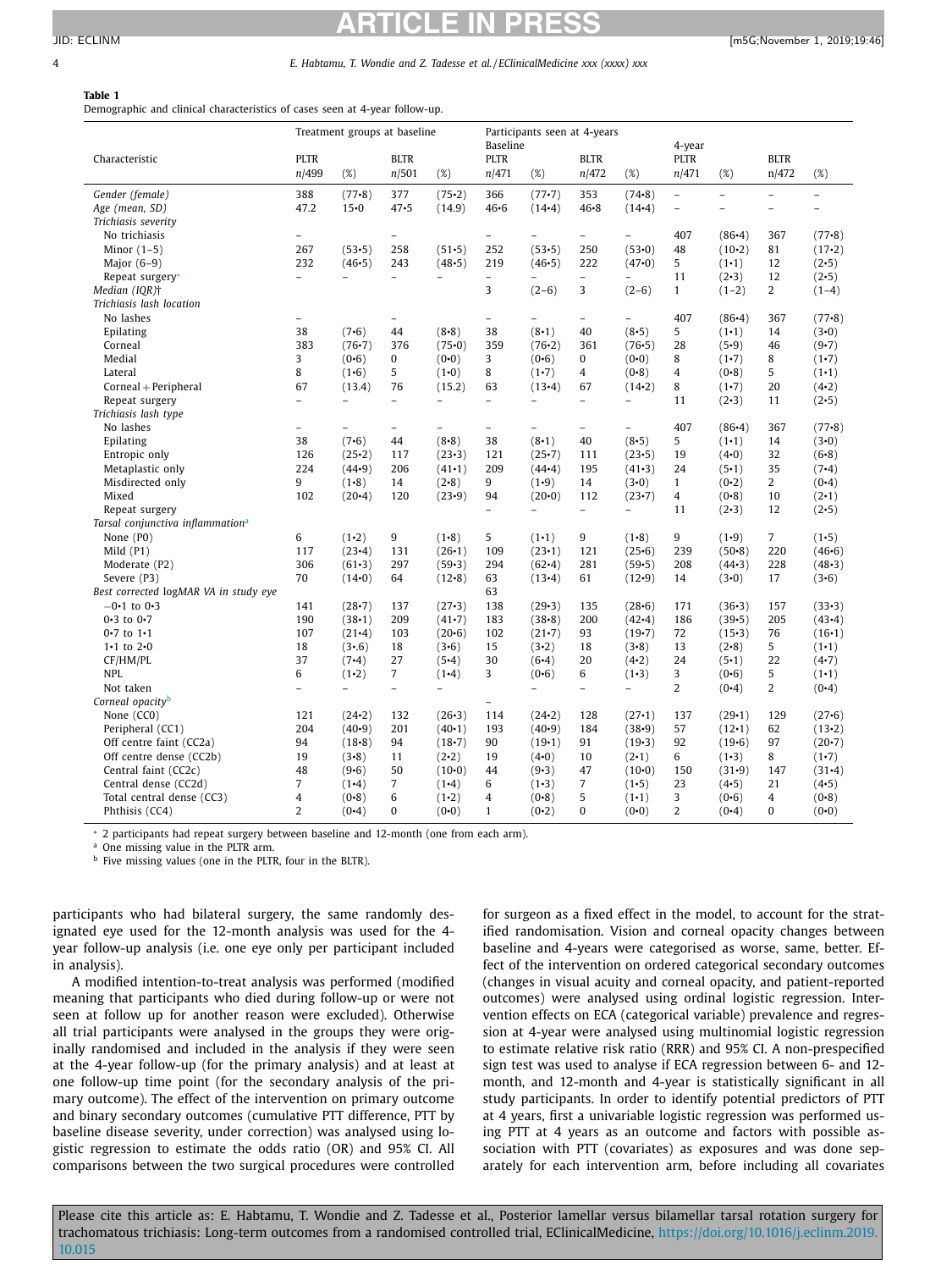#### *E. Habtamu, T. Wondie and Z. Tadesse et al. / EClinicalMedicine xxx (xxxx) xxx* 5

#### <span id="page-4-0"></span>**Table 2**

Secondary clinical and patient reported outcomes.

| Variables and clinical outcomes                                               | <b>PLTR</b><br>n/N | $(\%)$   | <b>BLTR</b><br>n/N | $(\%)$   | <b>OR</b>    | $(95\% \text{ CI})$ | P value    |
|-------------------------------------------------------------------------------|--------------------|----------|--------------------|----------|--------------|---------------------|------------|
| Surgeon effect on PTT at 4 years <sup>a</sup>                                 |                    |          |                    |          |              |                     |            |
| 1                                                                             | 10/85              | $(11-8)$ | 25/89              | (28.1)   | $2 - 93$     | $(1-31-6-56)$       | $0 - 0089$ |
| $\overline{2}$                                                                | 10/90              | $(11-1)$ | 18/90              | $(20-0)$ | $2 - 00$     | $(0.87 - 4.61)$     | $0 - 10$   |
| 3                                                                             | 14/79              | $(17-7)$ | 15/78              | $(19-2)$ | $1 - 10$     | $(0.49 - 2.48)$     | $0 - 81$   |
| $\overline{4}$                                                                | 12/85              | (14.1)   | 20/91              | $(22-0)$ | $1 - 71$     | $(0.78 - 3.76)$     | $0 - 18$   |
| 5                                                                             | 6/46               | $(13-0)$ | 10/45              | $(22-2)$ | $1 - 90$     | $(0.63 - 5.77)$     | $0 - 25$   |
| 6                                                                             | 12/86              | $(13-9)$ | 17/79              | $(21-5)$ | $1 - 69$     | $(0.75 - 3.81)$     | $0 - 20$   |
| PTT by baseline trichiasis severity <sup>a</sup>                              |                    |          |                    |          |              |                     |            |
| Minor TT                                                                      | 25/252             | $(9-9)$  | 35/250             | $(14-0)$ | $1 - 50$     | $(0.87 - 2.61)$     | $0 - 15$   |
| Major TT                                                                      | 39/219             | $(17-8)$ | 70/222             | $(31-5)$ | $2 - 12$     | $(1-35-3-33)$       | $0 - 0011$ |
| PTT by baseline entropion severity <sup>a</sup>                               |                    |          |                    |          |              |                     |            |
| None/Mild                                                                     | 11/99              | $(11-1)$ | 22/85              | $(25-9)$ | $2 - 87$     | $(1.26 - 6.55)$     | $0 - 012$  |
| Moderate                                                                      | 35/296             | $(11-8)$ | 62/316             | $(19-6)$ | $1 - 80$     | $(1.15 - 2.84)$     | $0 - 010$  |
| Severe                                                                        | 18/76              | $(23-7)$ | 21/71              | $(29-6)$ | $1 - 37$     | $(0.64 - 2.91)$     | $0 - 42$   |
| Under correction in any part of the eyelida                                   |                    |          |                    |          |              |                     |            |
| No                                                                            | 396                | $(84-4)$ | 373                | $(79-2)$ | $1 - 44$     | $(1.03 - 2.02)$     | $0 - 034$  |
| Yes                                                                           | 73                 | $(15-6)$ | 98                 | $(20-8)$ |              |                     |            |
| Eyelid contour abnormality at 4-yrb                                           |                    |          |                    |          |              |                     |            |
| None (base outcome)                                                           | 420                | $(89-2)$ | 432                | $(91-5)$ | $\mathbf{1}$ |                     |            |
| Clinically None-significant (Mild)                                            | 32                 | $(6-8)$  | 17                 | (3.6)    | $0 - 52$     | $(0.28 - 0.95)$     | $0 - 033$  |
| Clinically Significant (Moderate and Severe)                                  | 19                 | (4•0)    | 23                 | (4.9)    | $1 - 18$     | $(0.63 - 2.21)$     | $0 - 60$   |
| Satisfaction with effect of surgery on the trichiasis at $4$ -yr <sup>c</sup> |                    |          |                    |          |              |                     |            |
| Satisfied                                                                     | 438                | (93.0)   | 436                | $(92-6)$ | $1 - 06$     | $(0.65 - 1.74)$     | $0 - 81$   |
| Neither satisfied nor dissatisfied                                            | 8                  | $(1-7)$  | 9                  | $(1-9)$  |              |                     |            |
| Dissatisfied                                                                  | 25                 | (5.3)    | 26                 | (5.5)    |              |                     |            |
| Satisfaction with the cosmetic appearance at 4-yr <sup>c</sup>                |                    |          |                    |          |              |                     |            |
| Satisfied                                                                     | 453                | $(96-2)$ | 453                | $(96-2)$ | $1 - 00$     | $(0.51 - 1.96)$     | 0.99       |
| Neither satisfied nor dissatisfied                                            | 6                  | $(1-3)$  | 6                  | $(1-3)$  |              |                     |            |
| Dissatisfied                                                                  | 12                 | (2•5)    | 12                 | $(2-5)$  |              |                     |            |
| Vision changes, baseline to $4$ -yr <sup>c</sup>                              |                    |          |                    |          |              |                     |            |
| Worse                                                                         | 146                | $(31-1)$ | 127                | $(27-0)$ | $1 - 15$     | $(0.90 - 1.45)$     | $0 - 26$   |
| Same                                                                          | 138                | $(33-7)$ | 167                | $(35-5)$ |              |                     |            |
| Better                                                                        | 165                | $(35-2)$ | 176                | $(37-4)$ |              |                     |            |
| Corneal opacity changes, baseline to $4$ -yr <sup>c</sup>                     |                    |          |                    |          |              |                     |            |
| Worse (More opacity)                                                          | 222                | (47.2)   | 223                | (47.6)   | $0 - 99$     | $(0.77 - 1.26)$     | $0 - 92$   |
| Same (No change)                                                              | 184                | $(39-1)$ | 180                | $(38-5)$ |              |                     |            |
| Better (Less opacity)                                                         | 64                 | $(13-6)$ | 65                 | $(13-9)$ |              |                     |            |

<sup>a</sup> Logistic regression analysis.

<sup>b</sup> Multinomial logistic regression analysis with Relative Risk Ratios (RRR).

<sup>c</sup> Ordinal logistic regression analysis.

that were associated with the outcome with  $p<0.2$  into a multivariable model. Likelihood ratio test was used to decide on the covariates that should be included in the final multivariable model to determine the best fitting predictive model of risk factors for PTT at 4 years.

The trial was registered on the Pan African Clinical Trials Registry (PACTR201401000743135) and overseen by independent data and safety monitoring committee.

#### **4. Role of the funding source**

The funder of this long-term follow-up had no role in study design, data collection, data analysis, data interpretation, or writing of the report. The corresponding author had full access to all the data in the study and had final responsibility for the decision to submit for publication.

### **5. Results**

Between Feb 13, 2014, and May 31, 2014, 5168 people were examined for eligibility, of whom 4166 were ineligible and 1002 were eligible among which two  $\left( < 1\% \right)$  declined surgery. Thus, 1000 trichiasis cases consented, were enrolled, and randomly assigned: 501 in the BLTR group and 499 in the PLTR group), [Fig.](#page-2-0) 1. The 4-year follow-up was conducted between February 1 and May

22, 2018. Among the 1000 individuals enrolled at baseline, 943 (94•3%) were re-examined: 471/499 (94•4%) from the PLTR arm, and 472/501 (94•2%) from the BLTR arm. Reasons for loss of followup are shown in [Fig.](#page-2-0) 1. About 4•2% (42/1000) of the trial participants (2•0% in the PLTR, and 2•2% in the BLTR) had died during the 4-year period.

Baseline demographic and clinical characteristics of participants seen at 4-year were balanced between the two groups, [table](#page-3-0) 1. The mean age was 46 years and the majority were women (76•2%). Trichiasis severity and phenotypes, tarsal conjunctival inflammations, vision, and corneal opacity were comparable between the two groups. At baseline, major  $TT$  ( $>5$  lashes touching the eye) was present in similar proportions of the two arms (46% in PLTR, 47% in BLTR), and 76% of the trichiasis lashes were corneal in both arms. Higher proportion of cases in both arms had metaplastic only lashes (44•4% in PLTR, and 41•3% in BLTR).

At the 4-year follow-up, PTT was observed in 169/943 (17•9%) study eyes, among which 129 (76•3%) had minor trichiasis (1 - 5 lashes), and 23 (13•6%) had previously received repeat surgery in the study eye between baseline and 4-year follow-up. PTT was more frequent in the BLTR arm (105/472 [22•2%]) than the PLTR arm  $(64/471$  [13 $\cdot$ 6%]), after adjusting for surgeon the OR was  $1\cdot$ 82 (95%CI 1 $\cdot$ 29–2 $\cdot$ 56;  $p = 0$  $\cdot$ 0006). The risk difference for recurrent trichiasis between BLTR and PLTR procedures was 8•6% (95%CI 3•8–  $13 \cdot 5$ ).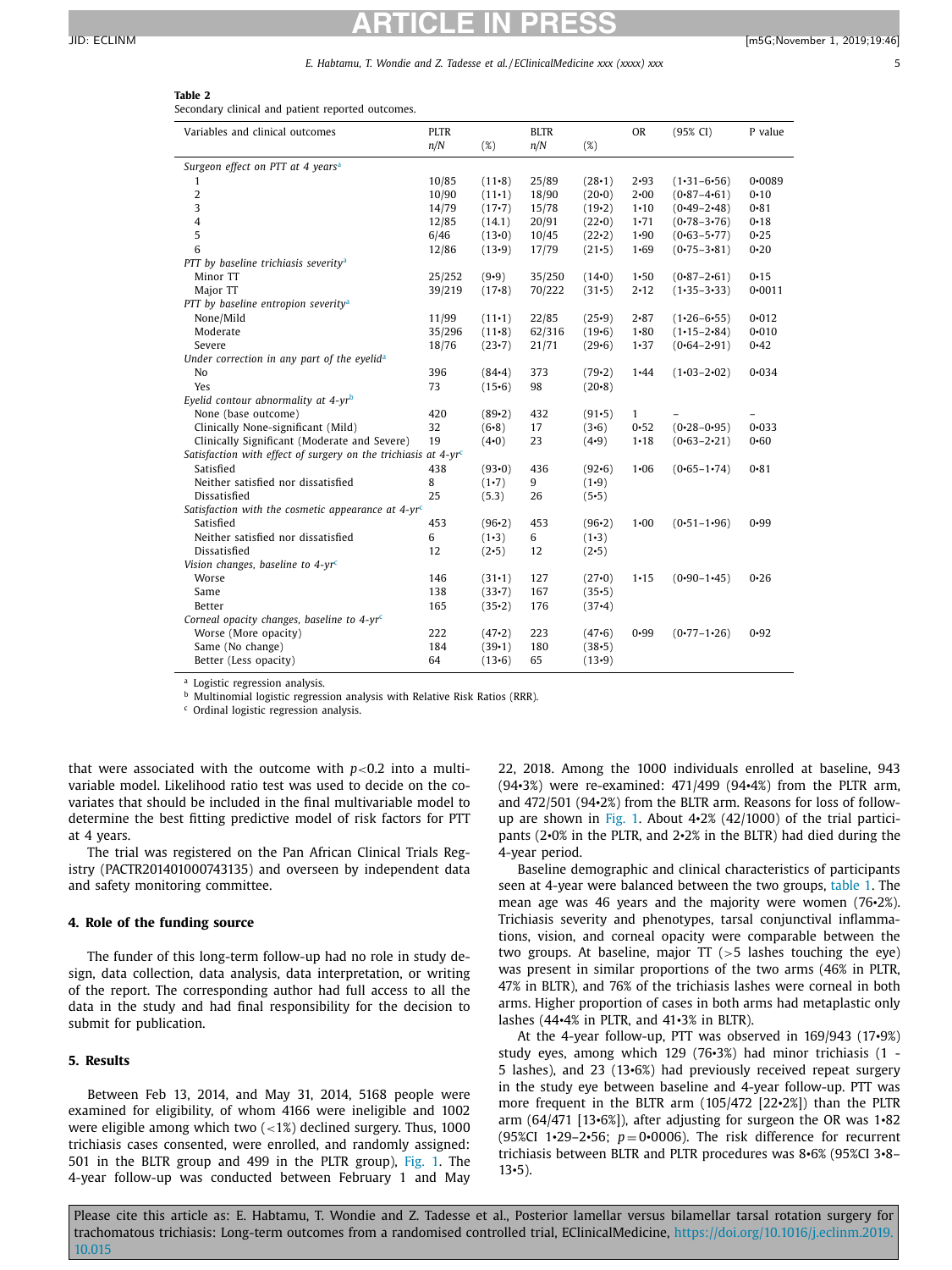$0.5$  $0.45$ 

# **ARTICLE IN PRESS** JID: ECLINM [m5G;November 1, 2019;19:46]

6 *E. Habtamu, T. Wondie and Z. Tadesse et al. / EClinicalMedicine xxx (xxxx) xxx*



**Fig. 2.** Cumulative Postoperative Trachomatous Trichiasis (PTT) in 4-years by Intervention Arm.

By four years, cumulative PTT had developed in 238/996 (23•9%) study eyes. PTT was more frequent in the BLTR arm (148/499 [29•7%]) than the PLTR arm (90/497 [18•1%]), after adjusting for surgeon the OR was 1•91 (95%CI 1•42–2•57; *p*<0•0001), with PTT risk difference of 11•6% (95%CI 6•3–16•7). The cumulative PTT was greater in the BLTR arm than the PLTR arm at all followup time points (6-month, 12-month, and 4-year), Fig. 2.

The secondary outcomes, all adjusted for surgeon effect, are shown in [table](#page-4-0) 2. The risk of PTT between surgeons ranged between 11•1% and 17•7% in the PLTR group, and 19•2% and 28•1% in the BLTR group. There was more under-correction in the BLTR group than the PLTR group (15•6% vs 20•8%). Most of the undercorrection tends to be peripheral in both the PLTR (65/73 [89•0%]) and BLTR (87/98 [88•8%]) surgeries. PLTR surgery had a lower risk of PTT in cases with baseline major TT than the BLTR surgery (17•8% vs 31•5%), and performs better across all severity of entropion. Participants were also asked about their satisfaction on the surgery. Comparable proportion of participants in both treatment arms reported satisfaction with the effect of the surgery on the trichiasis (93•0% PLTR and 92•6% BLTR), and the cosmetic appearance of the operated eyelid (96•2% for both surgeries). There was no evidence of a difference in logMAR visual acuity score changes  $(p=0.26)$ , and corneal opacity grade changes  $(p=0.92)$  from baseline to 4-year between the two intervention arms.

The BLTR surgery had a lower risk of ECA than the PLTR surgery (3•6% vs <sup>6</sup>•8%; RRR <sup>0</sup>•<sup>52</sup> [95% CI, <sup>0</sup>•28–0•95]; *<sup>p</sup>* <sup>=</sup> <sup>0</sup>•033). But there was no statistically significant difference in the risk of clinically significant ECA between the two groups (4•0% vs 4•9%), [table](#page-4-0) 2. The change in ECA regression is presented in [table](#page-6-0) 3. There was also no statistically significant difference in regression of ECA between the PLTR and BLTR both between 6- and 12-months; and between 1- and 4-years. However, among the mild ECA diagnosed at 12-month follow-up, 81•6% in the PLTR group, and 76•1% in the BLTR group regressed to normal at 4-year (sign test  $p < 0$ •0001). Similarly, among the clinically significant ECA diagnosed at 12 month, 48•3% in the PLTR group, and 51•5% in the BLTR group regressed to normal or mild ECA (sign test *p*<0•0001). At 4-year, 51•7% and 48•5% of cases with clinically significant ECA at 12 month remained unchanged in the PLTR and BLTR arm respectively.

There was strong evidence that major trichiasis, conjunctival scar severity, and any under correction at any location measured at immediate post-op during the baseline surgery independently predicted PTT 4-year after PLTR surgery. Increased number of peripheral dissections with scissors intraoperatively in the PLTR surgery at baseline had a long-term protective effect on postoperative TT. In the BLTR group, there was strong evidence that major trichiasis, mixed trichiasis lash location, and central under correction at immediate post-op at baseline independently predicted PTT 4-year after BLTR surgery, [table](#page-7-0) 4.

Demographic and clinical factors (age, gender, trichiasis severity, entropion severity, conjunctival scarring, surgeon effect, number of scissor cuts during dissection, number of suture notes, suture knot symmetry, suture tension irregularity) that may predict ECA regression at 4-year were analysed by intervention group and for all participants (data not provided) and there was not strong evidence found of an association of any of these with ECA regression.

#### **6. Discussion**

It is possible that outcomes may change a few years after TT surgery. However, the data from this long-term follow-up indicate PLTR remains superior to the BLTR with a significantly lower risk of postoperative trichiasis both cross-sectionally at and cumulatively by 4-years after trichiasis surgery and is consistent with the oneyear results we have previously reported [\[9\].](#page-8-0) Moreover, PLTR still had a lower risk of PTT across all severity of trichiasis and entro-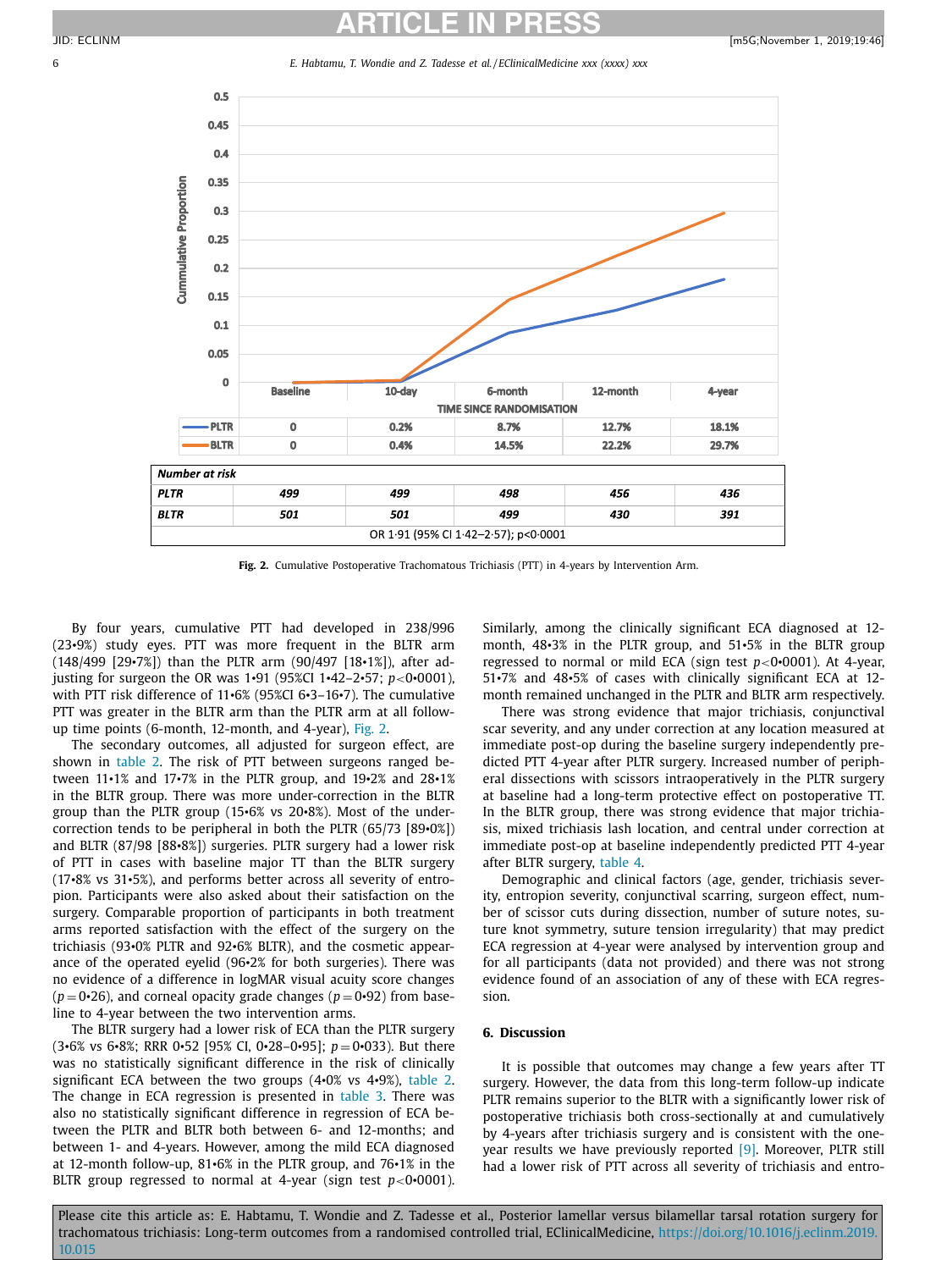<span id="page-6-0"></span>

| ECA grading change                      |                         | 6-month to 12-month    |                         |                                     |                |                  |                       | 12-month to 4-year                     |                        |                                     |                              |                 |
|-----------------------------------------|-------------------------|------------------------|-------------------------|-------------------------------------|----------------|------------------|-----------------------|----------------------------------------|------------------------|-------------------------------------|------------------------------|-----------------|
|                                         | PLTR                    |                        | <b>BLTR</b>             |                                     | $RRR*$         | 95% CI           | PLTR                  |                                        | <b>BLTR</b>            |                                     | RRR                          | 95% CI          |
|                                         | N/n                     | $(\%)$                 | n/n                     | $(\%)$                              |                |                  | ήμ                    | ම                                      | η/Ν                    | $(\%)$                              |                              |                 |
| ECA<br>Clinically Non-Significant (CNS) |                         |                        |                         |                                     |                |                  |                       |                                        |                        |                                     |                              |                 |
| Mild to none                            |                         |                        |                         |                                     | 1.18           | $(0.47 - 2.96)$  |                       |                                        |                        |                                     |                              | $(0.30 - 1.62)$ |
| Remain mild                             | 78/77<br>49/77<br>10/77 | $(23-4%)$<br>$(63-6%)$ | 10/52<br>23/52<br>19/52 | $(19-2%)$<br>$(44-2%)$<br>$(36-5%)$ | base           |                  | 71/87<br>15/87        | $(81 - 6%)$<br>(17-2%)                 | 35/46<br>10/46<br>1/46 | $(76.1%)$<br>$(21.7%)$<br>$(2.2%)$  | $0.70$<br>base               |                 |
| Mild to CS                              |                         | (13.0%)                |                         |                                     | 4.05           | $(1.62 - 10.08)$ | 1/87                  | $(1-2\%)$                              |                        |                                     |                              |                 |
| Clinically Significant (CS) ECA         |                         |                        |                         |                                     |                |                  |                       |                                        |                        |                                     |                              |                 |
| CS to none                              |                         |                        |                         |                                     |                |                  |                       |                                        |                        |                                     |                              | $(0.54 - 5.48)$ |
| $CS$ to mild                            | 0/20<br>3/20<br>17/20   | $(0.0%)$<br>(15.0%)    | $\frac{0}{18}$          | $(0.08)$<br>(11.1%)<br>(88.9%)      |                | $(0.10 - 4.81)$  | 7/29<br>7/29<br>15/29 | $(24.1\%)$<br>$(24.1\%)$<br>$(51.7\%)$ | 12/33<br>5/33<br>16/33 | $(36.4%)$<br>$(15.1%)$<br>$(48.5%)$ | $1 - 71$<br>$0 - 83$<br>base | $(0.21 - 3.29)$ |
| Remain CS                               |                         | $(85 - 0\%)$           | 16/18                   |                                     | $0.71$<br>base |                  |                       |                                        |                        |                                     |                              |                 |
| Overall Regression                      |                         |                        |                         |                                     |                |                  |                       |                                        |                        |                                     |                              |                 |
| Remained the same or progressed         |                         | $(78 - 4\%)$           | 58/70                   |                                     | 1.77           | $(0.86 - 3.64)$  |                       | $(26 - 7\%)$                           |                        |                                     | 1.42                         | $(0.76 - 2.64)$ |
| Regressed/improved                      | 76/97<br>21/97          | $(21 - 6%)$            | 12/70                   | $(82.9%)$<br>(17.1%)                |                |                  | 31/116<br>85/116      | (73.3%)                                | 27/79<br>52/79         | $(34.2%)$<br>$(65.8%)$              |                              |                 |

pion groups, and had lower risk of under-correction as was found at 1-year. These data support the WHO recommendation that new surgeons should be trained on the PLTR procedure for the programmatic management of TT [\[15\].](#page-8-0) We have discussed in detail in the 1-year report why these outcome differences between the PLTR and the BLTR might have occurred [\[9\].](#page-8-0) We believe the PLTR procedure provides a greater, more stable outward rotation of the distal portion of the eyelid.

The major factors predicting long-term outcomes were also similar to those reported at 1-year which included preoperative disease severity and surgical factors such as peripheral dissection and under-correction [\[20\].](#page-8-0) Encouragingly, making adequate peripheral dissection still had a long-term protective effect on PTT in PLTR surgery indicating that it can be prevented with quality surgery and can be addressed easily during surgical trainings and supportive supervision. Special attention should also be provided for cases with advanced disease which should be operated by the most experienced surgeon available in the programme using the PLTR surgical procedure.

ECA has been a major issue for surgical programmes. It is cosmetically disfiguring, posing probably a greater concern than PTT for patients and surgeons. The good news is ECA, regressed between 6- and 12-months, and 1- and 4-years after surgery in about 73% and 66% of the cases in PLTR and BLTR surgeries respectively. However, about 50% of the clinically significant ECA cases at 12 month in both procedures remained un-changed. The regression seen in clinically significant ECAs between 6 and 12-month in the PLTR arm (15•0%) was much less than we have found in one of our recent trials which used the PLTR (40•6%) [\[10\].](#page-8-0) Rather the regression at 4-year in this trial (48•3%) was comparable to the regression at 12-month in the earlier trial. These results suggest that those with clinically significant disfiguring ECA need to be addressed surgically. However, in most trachoma endemic settings, neither highly skilled personnel which can correct ECA, nor a standard surgical procedure that can be used to correct ECA are available.

The strengths and limitations of this trial with regard to its design have been discussed in detail elsewhere [\[9,20\]](#page-8-0). We managed to follow 94% of the trial participants 4 years after enrolment. Trichiasis surgeons operated in this trial received rigorous training and standardisation. Risk of unmasking posed a potential design limitation at the 6- and 12-month follow-ups in relation to possibility of visible skin scar from the BLTR surgery, which was addressed with independent photographic grading. However, this was not an issue in this long-term follow-up as no eyelid skin scar would be visible 4-years after surgery. Another potential limitation could have been unmasking of the outcome assessor as the randomisation code has been broken for earlier analyses. However, the outcome assessment was done by an independent assessor masked to allocation of intervention who had no involvement either in randomisation or data analysis.

Overall, there is strong evidence that PLTR remains superior to BLTR with reduced long-term risk of postoperative trichiasis supporting the current WHO guideline that the PLTR should be the procedure of choice for training new surgeons in the programmatic management of TT. Surgical programmes need to provide attention in improving outcomes and establish a system to comprehensively manage cases with poor surgical outcomes. The majority of PTT cases had five or less metaplastic lashes indicating that most of these cases can be treated with less invasive non-surgical methods. A relatively simple surgical procedure that can be used in trachoma endemic settings is needed to address un-resolving clinically significant ECA cases.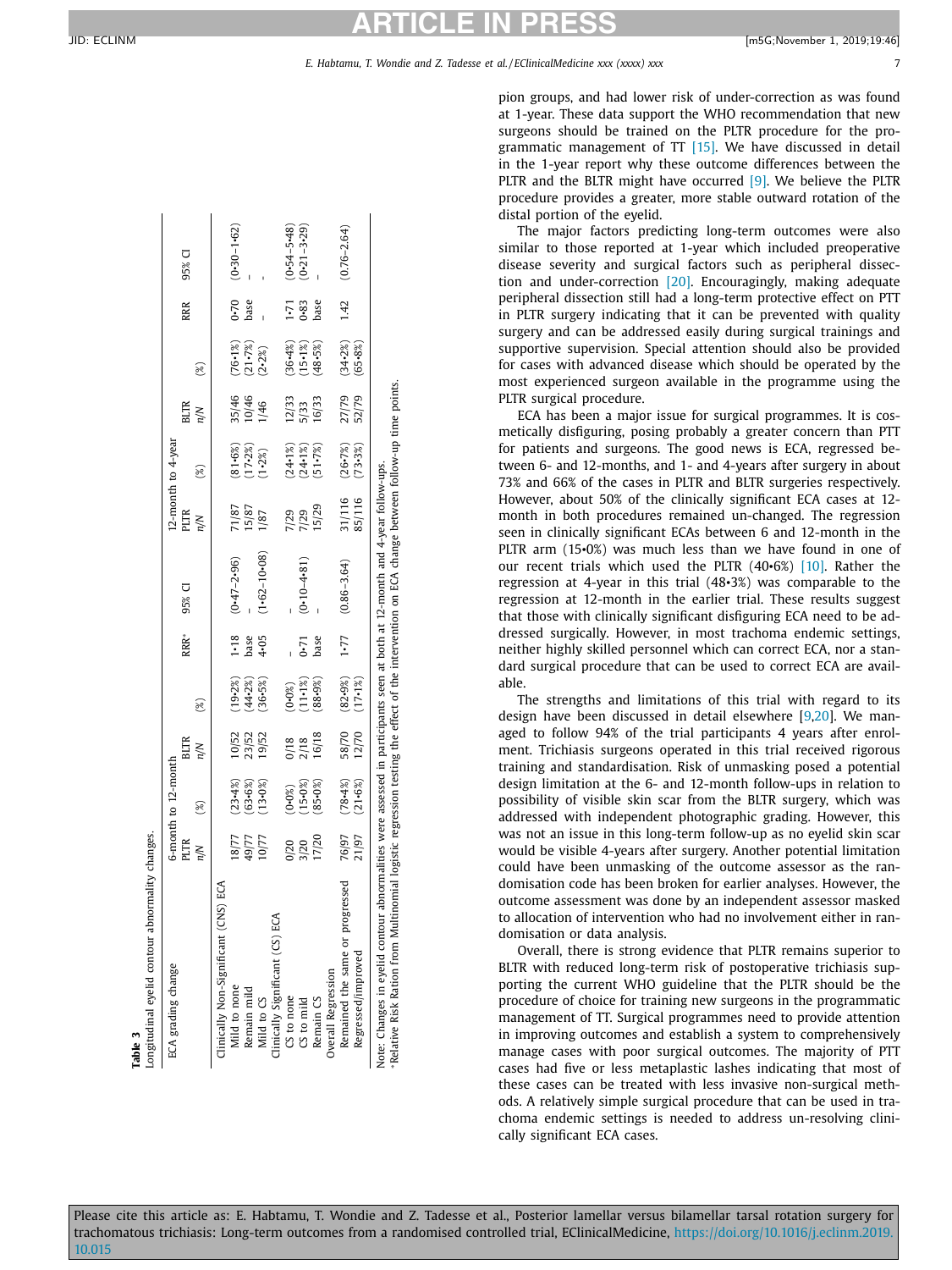| ∞ |   |
|---|---|
|   |   |
|   | т |
|   | г |
|   |   |
|   | W |
|   |   |
|   |   |

 $\infty$ 

<span id="page-7-0"></span>

| Demographic and Clinical Factors                      | PLTR $(N = 471)$         |                  |                      |                                |                  |              |                                  |                                    | BLTR $(N = 472)$ |                              |                        |                                |                      |                          |                                  |                          |
|-------------------------------------------------------|--------------------------|------------------|----------------------|--------------------------------|------------------|--------------|----------------------------------|------------------------------------|------------------|------------------------------|------------------------|--------------------------------|----------------------|--------------------------|----------------------------------|--------------------------|
|                                                       | PTT<br>n/N               | (%)              | OR                   | Univariable Analysis<br>95% CI | p-value          | OR           | Multivariable Analysis<br>95% CI | p-value                            | PTT<br>n/N       | (%)                          | OR                     | Univariable Analysis<br>95% CI | p-value              | OR                       | Multivariable Analysis<br>95% CI | p-value                  |
| Age, yrs                                              |                          |                  |                      |                                |                  |              |                                  |                                    |                  |                              |                        |                                |                      |                          |                                  |                          |
| $18 - 29$                                             | 6/56                     | $(10-7%)$        | $1 - 11$             | $(0.93 - 1.34)$                | $0 - 24$         |              |                                  |                                    | 7/46             | (15.2%)                      | $1 - 21$               | $(1.04 - 1.41)$                | $0 - 013$            | $1 - 17$                 | $(1\cdot 00 - 1\cdot 38)$        | $0 - 054$                |
| $30 - 39$                                             | 7/82                     | (8.5%)           |                      |                                |                  |              |                                  |                                    | 21/106           | $(19.8\%)$                   |                        |                                |                      |                          |                                  |                          |
| $40 - 49$                                             | 18/119                   | (15.1%)          |                      |                                |                  |              |                                  |                                    | 23/105           | $(21-9%)$                    |                        |                                |                      |                          |                                  |                          |
| $50 - 59$                                             | 16/105                   | (15.2%)          |                      |                                |                  |              |                                  |                                    | 18/98            | $(18-4%)$                    |                        |                                |                      |                          |                                  |                          |
| 60-69                                                 | 13/72                    | (18.1%)          |                      |                                |                  |              |                                  |                                    | 20/78            | (25.6%)                      |                        |                                |                      |                          |                                  |                          |
| $70 +$                                                | 4/37                     | $(10-8%)$        |                      |                                |                  |              |                                  |                                    | 16/39            | $(41.0\%)$                   |                        |                                |                      |                          |                                  |                          |
| Trichiasis Severity                                   |                          |                  |                      |                                |                  |              |                                  |                                    |                  |                              |                        |                                |                      |                          |                                  |                          |
| Minor                                                 | 25/252                   | (9.9%)           | $1 - 97$             | $(1-15-3-37)$                  | $0 - 014$        | $2 \cdot 11$ | $(1.19 - 3.74)$                  | $0 - 010$                          | 35/250           | $(14-0%)$                    | $2 - 83$               | $(1.79 - 4.46)$                | <0.0001              | $2 - 30$                 | $(1-40-3-76)$                    | 0.0009                   |
| Major                                                 | 39/219                   | $(17-8%)$        |                      |                                |                  |              |                                  |                                    | 70/222           | (31.5%)                      |                        |                                |                      |                          |                                  |                          |
| Lash location                                         |                          |                  |                      |                                |                  |              |                                  |                                    |                  |                              |                        |                                |                      |                          |                                  |                          |
| Epilating                                             | 2/38                     | (5.3%)           | $0 - 38$             | $(0.09 - 1.58)$                | $0 - 18$         |              |                                  |                                    | 9/40             | (22.5%)                      | $1 - 32$               | $(0.60 - 2.91)$                | $0 - 49$             | $1 - 25$                 | $(0.54 - 2.88)$                  | $0 - 60$                 |
| Corneal                                               | 47/359                   | (13.1%)          | $\mathbf{1}$         |                                |                  |              |                                  |                                    | 65/361           | $(18.0\%)$                   | $\mathbf{1}$           |                                |                      |                          |                                  |                          |
| Peripheral                                            | 1/11                     | (9.1%)           | $0 - 66$             | $(0.08 - 5.30)$                | $0 - 70$         |              |                                  |                                    | 1/4              | (25.0%)                      | $1 - 52$               | $(0.15 - 14.8)$                | $0 - 72$             | $1 - 88$                 | $(0.18 - 19.6)$                  | $0 - 60$                 |
| Corneal +Peripheral                                   | 14/63                    | $(22-2%)$        | $1 - 90$             | $(0.97 - 3.70)$                | $0 - 060$        |              |                                  |                                    | 30/67            | $(44 - 8\%)$                 | $3 - 69$               | $(2 \cdot 12 - 6 \cdot 41)$    | $< 0 \cdot 0001$     | $3 - 36$                 | $(1.86 - 6.08)$                  | $0 - 0001$               |
| Tarsal conjunctiva scar                               |                          |                  |                      |                                |                  |              |                                  |                                    |                  |                              |                        |                                |                      |                          |                                  |                          |
| Mild                                                  | 4/45                     | (8.9%)           | $1 - 81$             | $(1.06 - 3.11)$                | $0 - 030$        | $1 - 86$     | $(1.05 - 3.31)$                  | 0.034                              | 8/51             | $(15-7%)$                    | $1 - 40$               | $(0.91 - 2.14)$                | $0 - 12$             |                          |                                  |                          |
| Moderate                                              | 45/358                   | (12.6%)          |                      |                                |                  |              |                                  |                                    | 77/348           | $(22 \cdot 1\%)$             |                        |                                |                      |                          |                                  |                          |
| Severe                                                | 15/68                    | $(22 \cdot 1\%)$ |                      |                                |                  |              |                                  |                                    | 20/73            | $(27-4%)$                    |                        |                                |                      |                          |                                  |                          |
| Surgeon                                               |                          |                  |                      |                                |                  |              |                                  |                                    |                  |                              |                        |                                |                      |                          |                                  |                          |
| $\mathbf{1}$                                          | 10/85                    | $(11-8%)$        | $1 - 07$             | $(0.42 - 2.71)$                | $0 - 40$         |              |                                  | $\overline{\phantom{a}}$           | 25/89            | (28.1%)                      | 1.64                   | $(0.79 - 3.40)$                | $0 - 18$             |                          |                                  |                          |
| $\overline{2}$                                        |                          | $(11-1%)$        | 1                    |                                |                  |              |                                  |                                    | 18/90            | $(20-0%)$                    | $1 - 05$               | $(0.49 - 2.25)$                | $0 - 90$             |                          |                                  |                          |
| 3                                                     | 10/90                    | $(17-7%)$        | $1 - 72$             |                                | $0 - 22$         |              |                                  |                                    |                  |                              | $\equiv$               |                                |                      |                          |                                  |                          |
|                                                       | 14/79                    |                  |                      | $(0.72 - 4.13)$                |                  |              |                                  | $\qquad \qquad -$<br>$\equiv$      | 15/78            | $(19-2%)$                    |                        |                                |                      |                          |                                  | $\overline{\phantom{a}}$ |
| $\overline{4}$<br>5                                   | 12/85                    | (14.1%)          | $1 - 31$             | $(0.54 - 3.22)$                | $0 - 55$<br>0.74 |              |                                  |                                    | 20/91            | $(22\cdot 0\%)$<br>$(22-2%)$ | $1 - 18$<br>$1\cdot 2$ | $(0.56 - 2.50)$                | $0 - 66$<br>$0 - 69$ |                          |                                  |                          |
| 6                                                     | 6/46                     | (13.0%)          | $1 - 20$<br>$1 - 30$ | $(0.41 - 3.54)$                |                  |              |                                  | $\overline{\phantom{a}}$<br>$\sim$ | 10/45            |                              |                        | $(0.49 - 2.95)$                | $0 - 72$             |                          |                                  |                          |
| No. of medial and lateral dissections, median (range) | 12/86                    | (13.9%)          |                      | $(0.53 - 3.18)$                | $0 - 57$         | ۳            |                                  |                                    | 17/79            | (21.5%)                      | $1 - 15$               | $(0.53 - 2.51)$                |                      | $\overline{\phantom{0}}$ |                                  |                          |
|                                                       |                          |                  |                      |                                |                  |              |                                  |                                    |                  |                              |                        |                                |                      |                          |                                  |                          |
| No PTT                                                | $\mathbf{1}$<br>$\Omega$ | $(0-26)$         | $0 - 77$             | $(0.63 - 0.95)$                | $0 - 014$        | $0 - 68$     | $(0.53 - 0.88)$                  | $0 - 0037$                         | $\overline{c}$   | $(0-17)$                     | $0 - 92$               | $(0.83 - 1.02)$                | $0 - 12$             | $0 - 88$                 | $(0.78 - 1.01)$                  | $0 - 062$                |
| <b>PTT</b>                                            |                          | $(0-4)$          |                      |                                |                  |              |                                  |                                    | $\overline{2}$   | $(0-9)$                      |                        |                                |                      |                          |                                  |                          |
| Undercorrection at any part of the eyelid             |                          |                  |                      |                                |                  |              |                                  |                                    |                  |                              |                        |                                |                      |                          |                                  |                          |
| No                                                    | 53/431                   | $(12-3%)$        | $2 - 91$             | $(1.36 - 6.20)$                | $0 - 0058$       | 3.72         | $(1.63 - 8.47)$                  | $0 - 0018$                         | 96/441           | $(21 - 8\%)$                 | 1.54                   | $(0.68 - 3.47)$                | $0 - 30$             |                          |                                  |                          |
| Yes                                                   | 11/38                    | (28.9%)          |                      |                                |                  |              |                                  |                                    | 9/30             | $(30.0\%)$                   |                        |                                |                      |                          |                                  |                          |
| Central undercorrection                               |                          |                  |                      |                                |                  |              |                                  |                                    |                  |                              |                        |                                |                      |                          |                                  |                          |
| Corrected                                             | 54/407                   | $(13-3%)$        |                      |                                |                  |              |                                  |                                    | 90/404           | $(22-3%)$                    |                        |                                |                      |                          |                                  |                          |
| Overcorrected                                         | 5/54                     | (9.3%)           | $0 - 67$             | $(0.25 - 1.75)$                | $0 - 41$         |              |                                  |                                    | 8/58             | (13.8%)                      | 0.56                   | $(0.26 - 1.22)$                | 0.14                 | $0 - 50$                 | $(0.22 - 1.16)$                  | $0 - 10$                 |
| Undercorrected                                        | 5/10                     | $(50-0%)$        | $6 - 54$             | $(1.83 - 23.3)$                | $0 - 0038$       |              |                                  | $\equiv$                           | 7/10             | $(70-0%)$                    | $5 - 70$               | $(2.06 - 32.1)$                | $0 - 0028$           | $8 - 73$                 | $(2\cdot 02 - 37\cdot 7)$        | $0 - 0037$               |

**ARTICLE**